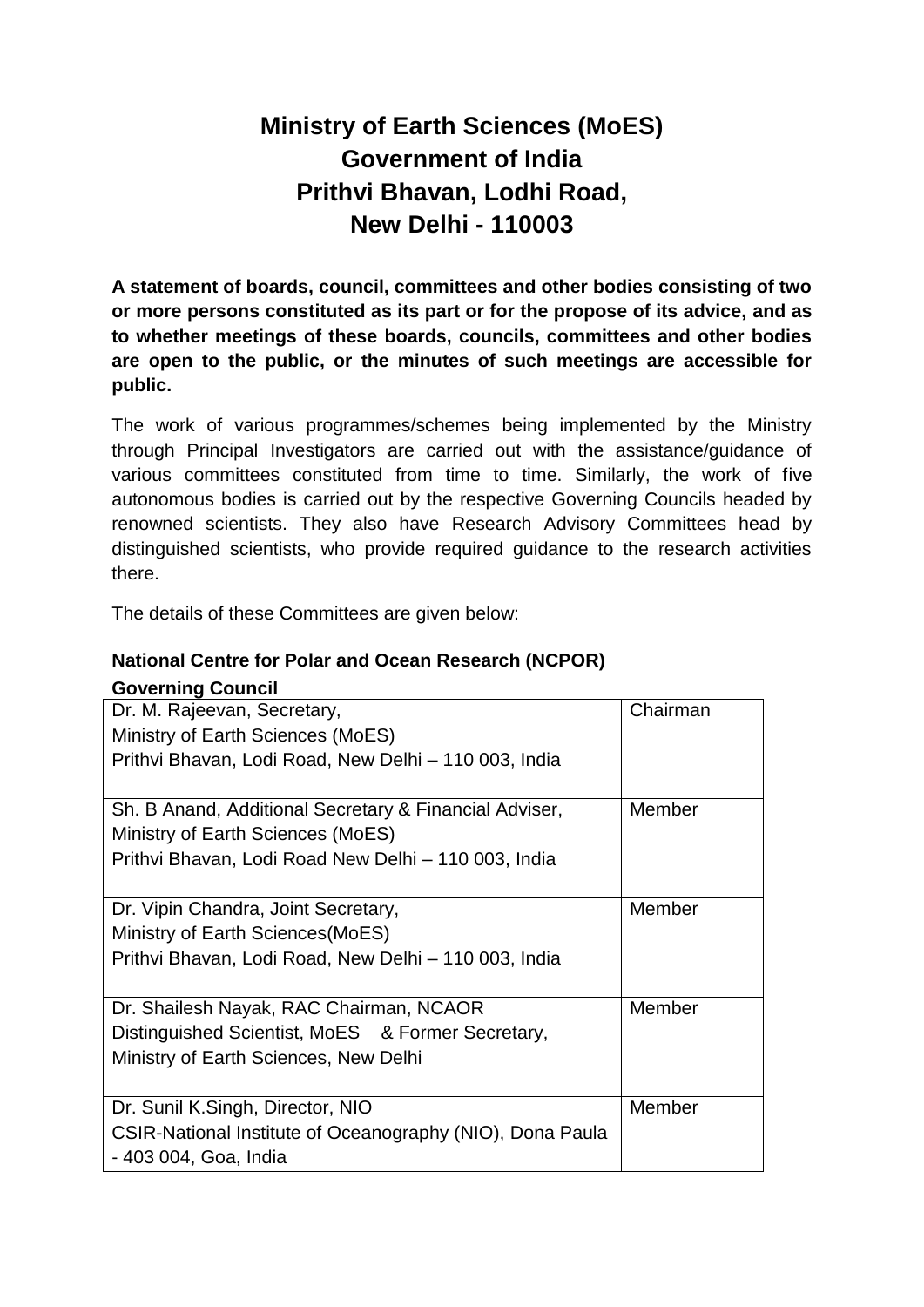| Shri Santanu Chowdhury, Director, NRSC                         | Member,        |
|----------------------------------------------------------------|----------------|
| National Remote Sensing Centre (NRSC), Hyderabad, India,       |                |
| Pin-500037                                                     |                |
|                                                                |                |
| Dr. V.M. Tiwari, Director, NGRI                                | Member         |
| CSIR-National Geophysical Research Institute (NGRI),           |                |
| Hyderabad, India, Pin-500007                                   |                |
|                                                                |                |
| Dr. M. A. Atmanand, Director, NIOT                             | Member         |
| ESSO- National Institute of Ocean Technology (NIOT),           |                |
| Velachery - Tambaram Main Road, Pallikaranai, Chennai -        |                |
| 600 100, India                                                 |                |
|                                                                |                |
| Director, CMLRE                                                | Member         |
| <b>ESSO - Centre for Marine Living Resources &amp; Ecology</b> |                |
| (CMLRE)                                                        |                |
| Kochi, Kerala - Pin: 682 037                                   |                |
|                                                                |                |
| Dr. Vijay Kumar, Programme Head (NCAOR), MoES                  | Permanent      |
| Ministry of Earth Sciences (MoES)                              | Invitee        |
| Prithvi Bhavan, Lodi Road, New Delhi - 110 003, India          |                |
|                                                                |                |
| NITI Aayog -                                                   | Representative |
|                                                                | - Invitee      |
| Dr. M. Ravichandran, Director, NCAOR,                          | Member -       |
| <b>ESSO- National Centre for Antarctic &amp; Ocean</b>         | Secretary      |
| Research(NCAOR)                                                |                |
| Headland Sada, Vasco-da-Gama, Goa - 403 804, India             |                |
|                                                                |                |

## **Research Advisory Committee**

| Dr. Shailesh Nayak, Distinguished Scientist, MoES &<br>Former Secretary, Ministry of Earth Sciences, New Delhi                          | Chairman |
|-----------------------------------------------------------------------------------------------------------------------------------------|----------|
| Dr. Anil V. Kulkarni, Distinguished Visiting Scientist,<br>Divecha Center for Climate Change, Indian Institute of<br>Science, Bangalore | Member   |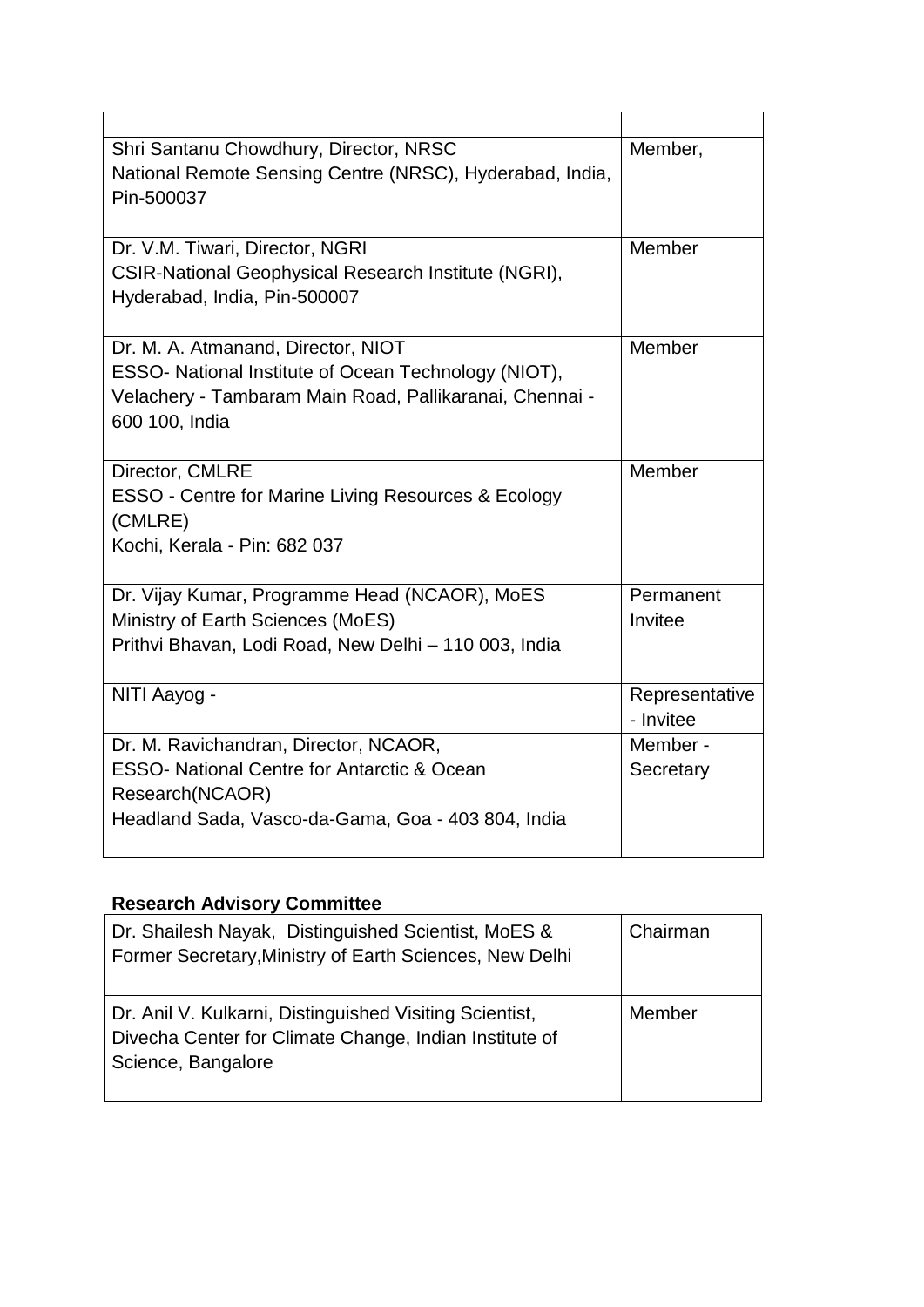| Dr. R. Krishnan, Executive Director,<br>Centre for Climate Change Research (CCCR), Indian<br>Institute of Tropical Meteorology, Pune | Member              |
|--------------------------------------------------------------------------------------------------------------------------------------|---------------------|
| Prof. John Turner, Senior Climatologist,<br>British Antarctic Survey, Cambridge, UK                                                  | Member              |
| Prof. Ola. M. Johannessen, President,<br>Nansen Scientific Society Thormøhlensgate 47 N-5006,<br>Bergen Norway                       | Member              |
| Dr. A. Senthil Kumar, Director,<br>Indian Institute of Remote Sensing,<br>ISRO, Dehradun                                             | Member              |
| Dr. Yogesh Souche, Scientist 'G',<br>National Centre for Cell Science, Pune                                                          | Member              |
| Prof. N. C. Pant,<br>Delhi University, New Delhi - 110007                                                                            | Member              |
| Dr. ThambanMeloth,<br>Scientist F, ESSO- NCPOR,<br>Headland Sada, Vasco-da-gama, Goa - 403 804                                       | Member<br>Secretary |

### **Indian Institute of Tropical Meteorology (IITM)**

### **Governing Council**

| Dr. M. Rajeevan                                             | Chairman |
|-------------------------------------------------------------|----------|
| The Secretary, Govt. of India, Ministry of Earth Sciences,  |          |
| Prithvi Bhavan, Lodhi Road, Campus, New Delhi - 110 003     |          |
|                                                             |          |
| Shri B. Anand, The Additional Secretary & Financial Adviser | Member   |
| Ministry of Earth Sciences,                                 |          |
| Prithvi Bhavan, Lodhi Road, New Delhi - 110 003             |          |
|                                                             |          |
| Prof. SulochanaGadgil                                       | Member   |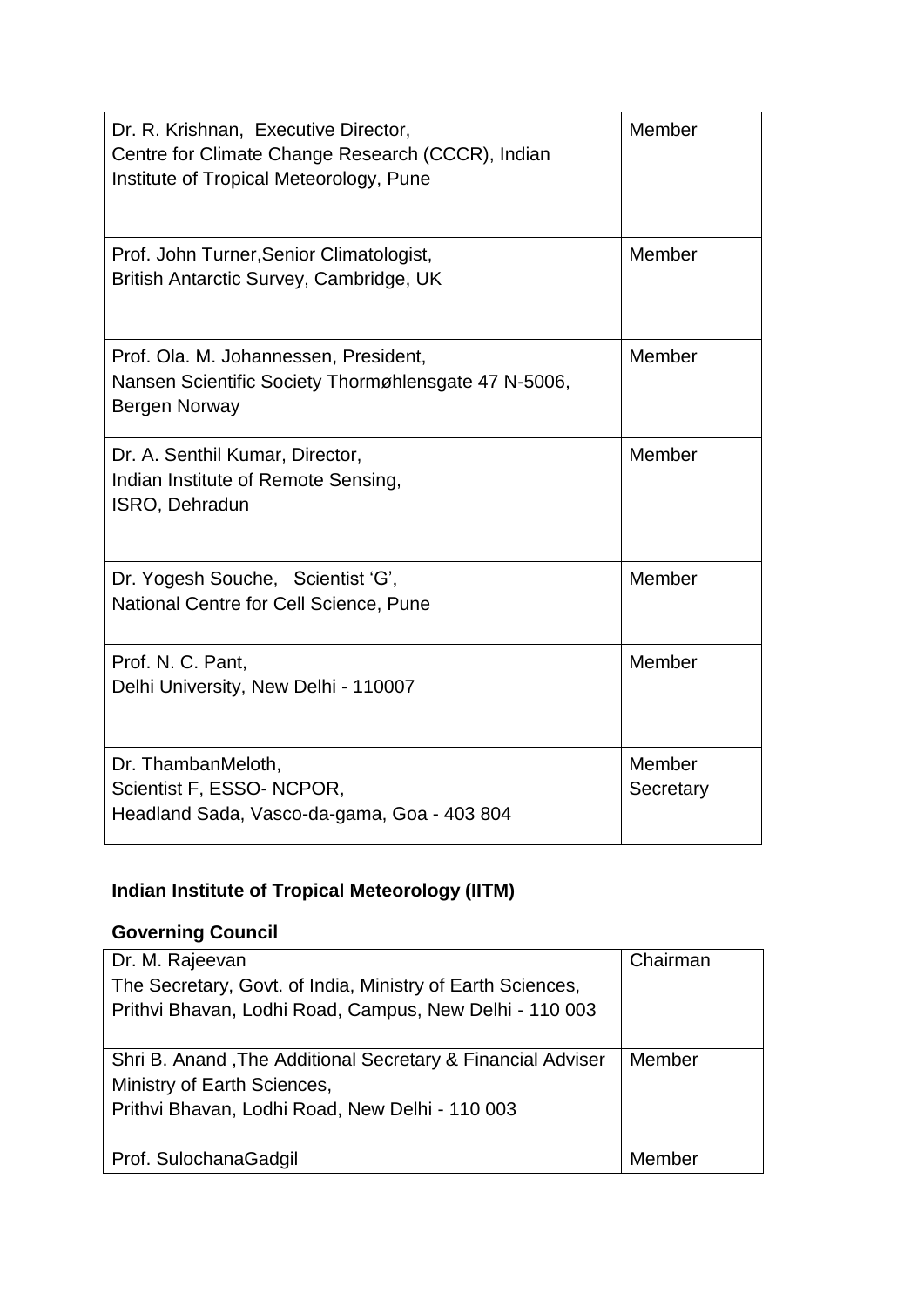| A-18, Spring Flowers, Panchavati Pune - 411 008                                                                                                                         |                              |
|-------------------------------------------------------------------------------------------------------------------------------------------------------------------------|------------------------------|
| Dr. V.K. Dadhwal, Director,<br>Indian Institute of Space Science and<br>Technology, Valiamala, Thiruvananthapuram 695 547                                               | Member                       |
| Dr. Vipin Chandra, The Additional Secretary/ Joint Secretary<br>Joint Secretary, Ministry of Earth Sciences,<br>Prithvi Bhavan, Lodhi Road, New Delhi - 110 003         | Member                       |
| Prof. S.K. Dube<br>Vice Chancellor, Amity University, Jaipur                                                                                                            | Member                       |
| Shri. J.M. Mauskar IAS (Retd.)<br>Building No. C-1, Flat No. 39, Supercon Residency<br>Apartment, Parihar Chowk, Pune-411 007                                           | Member                       |
| Prof. J. Srinivasan, Chairman,<br>Divecha Centre for Climate Change, Centre for Atmospheric<br>and Oceanic Sciences,<br>Indian Institute of Science Bangalore - 560 012 | Member                       |
| Dr. K.J. Ramesh, Director,<br>General of Meteorology, India Meteorological Department,<br>Mausam Bhavan,<br>Lodhi Road, New Delhi - 110 003                             | Member                       |
| Dr. (Smt.) Parvinder Maini, Programme Head, (IITM) MoES<br>(Ex-Officio)<br>Scientist-F, Ministry of Earth Sciences,<br>Prithvi Bhavan, Lodhi Road, New Delhi - 110 003  | Permanent<br><b>Invitees</b> |
| Dr. C. Muralikrishna Kumar<br>Sr. Consultant, NITI Aayog<br>Room No. 256, Sansad Marg, New Delhi - 110 001                                                              | Representative<br>Invitee    |
| Prof. Ravi S. Nanjundiah, Director,<br>Indian Institute of Tropical Meteorology,<br>Dr. Homi Bhabha Road, Pashan, Pune - 411 008                                        | Member<br>Secretary          |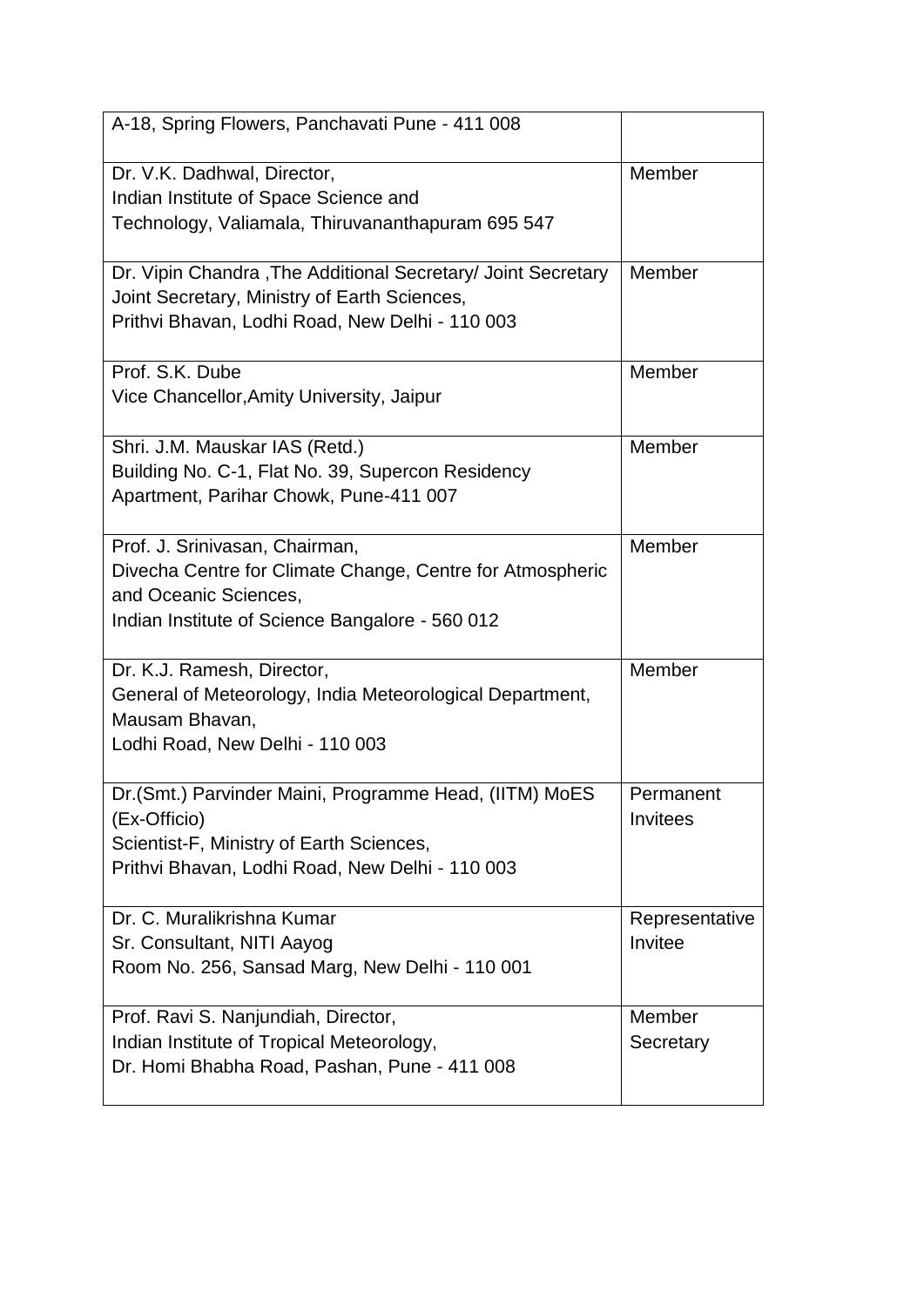### **Research Advisory Committee**

| Prof. J. Srinivasan (Chairman)<br>Divecha Centre for Climate Change, Centre for Atmospheric<br>and Oceanic Sciences<br>Indian Institute of Science Bengaluru - 560012 | Chairman |
|-----------------------------------------------------------------------------------------------------------------------------------------------------------------------|----------|
| Prof. Rajeev Karandikar<br>Chennai Mathematics Institute<br>Chennai                                                                                                   | Member   |
| <b>Prof. Matthew Collins</b><br>University of Exeter,<br><b>United Kingdom</b>                                                                                        | Member   |
| Dr. Satish R. Shetye<br>Goa                                                                                                                                           | Member   |
| Prof. Ravi Nanjundiah, Director,<br>Indian Institute of Tropical Meteorology, Pune - 411 008                                                                          | Member   |
| Prof. G.S. Bhat<br>Indian Institute of Science,<br>Bengaluru - 560012                                                                                                 | Member   |
| Dr. Harry Hendon<br>Bureau of Meteorology,<br>Australia                                                                                                               | Member   |
| Dr. C.M. Kishtwal<br>Space Application Centre,<br>Ahmedabad                                                                                                           | Member   |
| Dr. K. Krishnamoorthy<br>Indian Institute of Science,<br>Bangalore                                                                                                    | Member   |
| Prof. Masaki Santoh<br>University of Tokyo,<br>Japan                                                                                                                  | Member   |
| Dr. Francisco J. Doblas-Reyes<br>InstitutCatala de Ciencies del clima<br>Spain                                                                                        | Member   |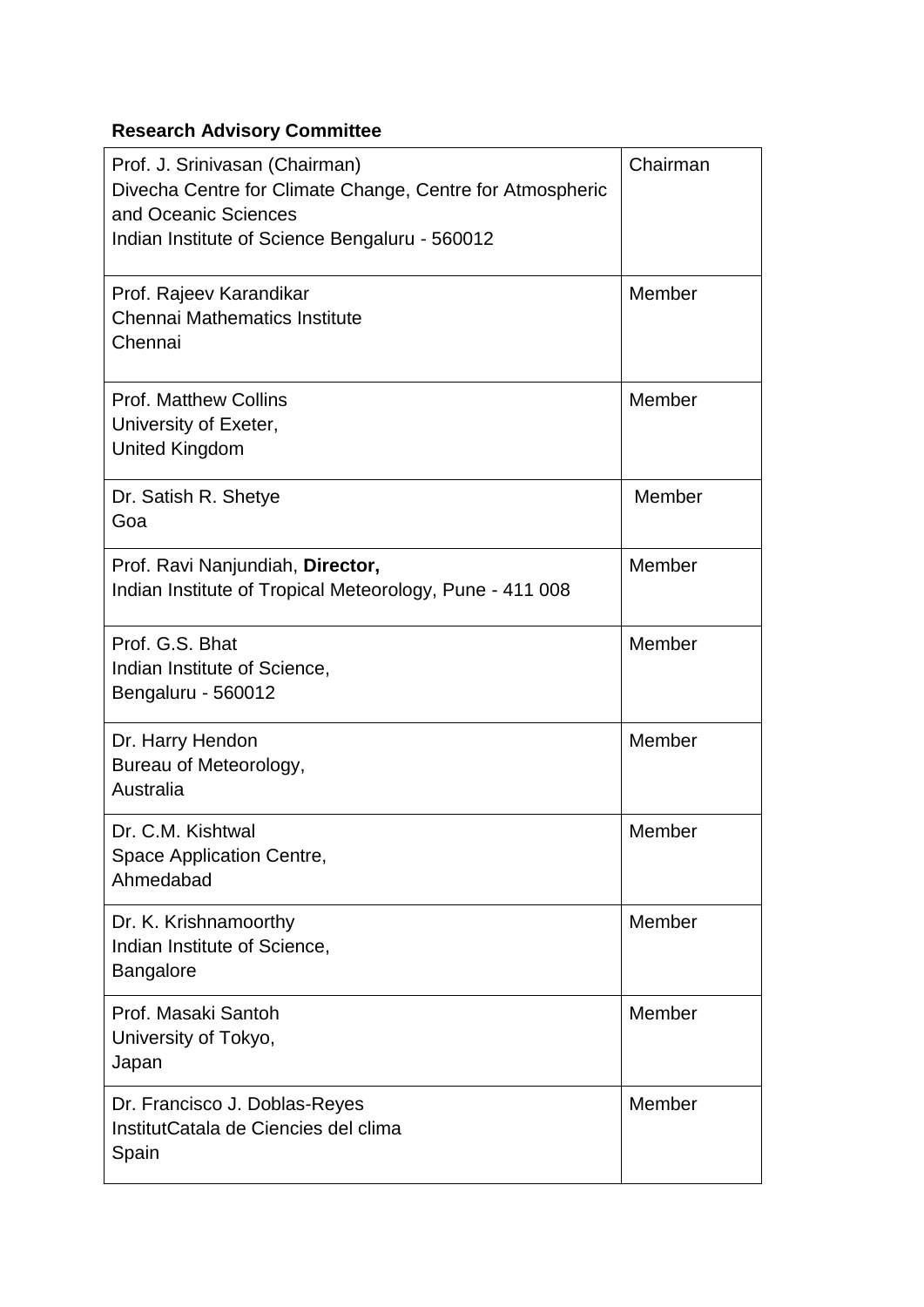| Dr. Sivanand Pai<br>India Meteorological Department,<br>Pune - 411 005<br><b>Head NCMRWF</b>                                 | Member              |
|------------------------------------------------------------------------------------------------------------------------------|---------------------|
| Head, NCMRWF, (ex-officio member) NCMRWF                                                                                     | Member              |
| Dr. R. Krishnan, Scientist 'G',<br>Indian Institute of Tropical Meteorology,<br>Dr. Homi Bhabha Road, Pashan, Pune - 411 008 | Member<br>Secretary |

### **National Centre for Earth Science Studies (NCESS)**

### **Governing Council**

| Secretary<br>Ministry of Earth Sciences,<br>Prithvi Bhavan, Lodhi Road, New Delhi-110 003, India                                                                                   | Chairman<br>(Ex-Officio) |
|------------------------------------------------------------------------------------------------------------------------------------------------------------------------------------|--------------------------|
| <b>Additional Secretary &amp; Financial Adviser</b><br>Ministry of Earth Sciences,<br>Prithvi Bhavan, Lodhi Road, New Delhi-110 003, India                                         | Member<br>(Ex-Officio)   |
| <b>Joint Secretary</b><br>Ministry of Earth Sciences,<br>Prithvi Bhavan, Lodhi Road, New Delhi-110 003, India                                                                      | Member<br>(Ex-Officio)   |
| <b>RAC Chairman</b>                                                                                                                                                                | Member<br>(Ex-Officio)   |
| Dr. Suresh Das<br>Executive Vice President(EVP), KSCSTE &<br>Principal Secretary, S&T Dept, Govt. of Kerala<br>Sasthra Bhavan, Pattom, Thiruvananthapuram 695004,<br>Kerala, India | Member<br>(Ex-Officio)   |
| Dr. Anil Bhardwaj<br>Director, PRL, Ahmedabad                                                                                                                                      | Member                   |
| Dr. M. Ravichandran,<br>Director, NCPOR, Goa                                                                                                                                       | Member<br>(Ex-Officio)   |
| Dr. Radhika Ramachandran                                                                                                                                                           | Member                   |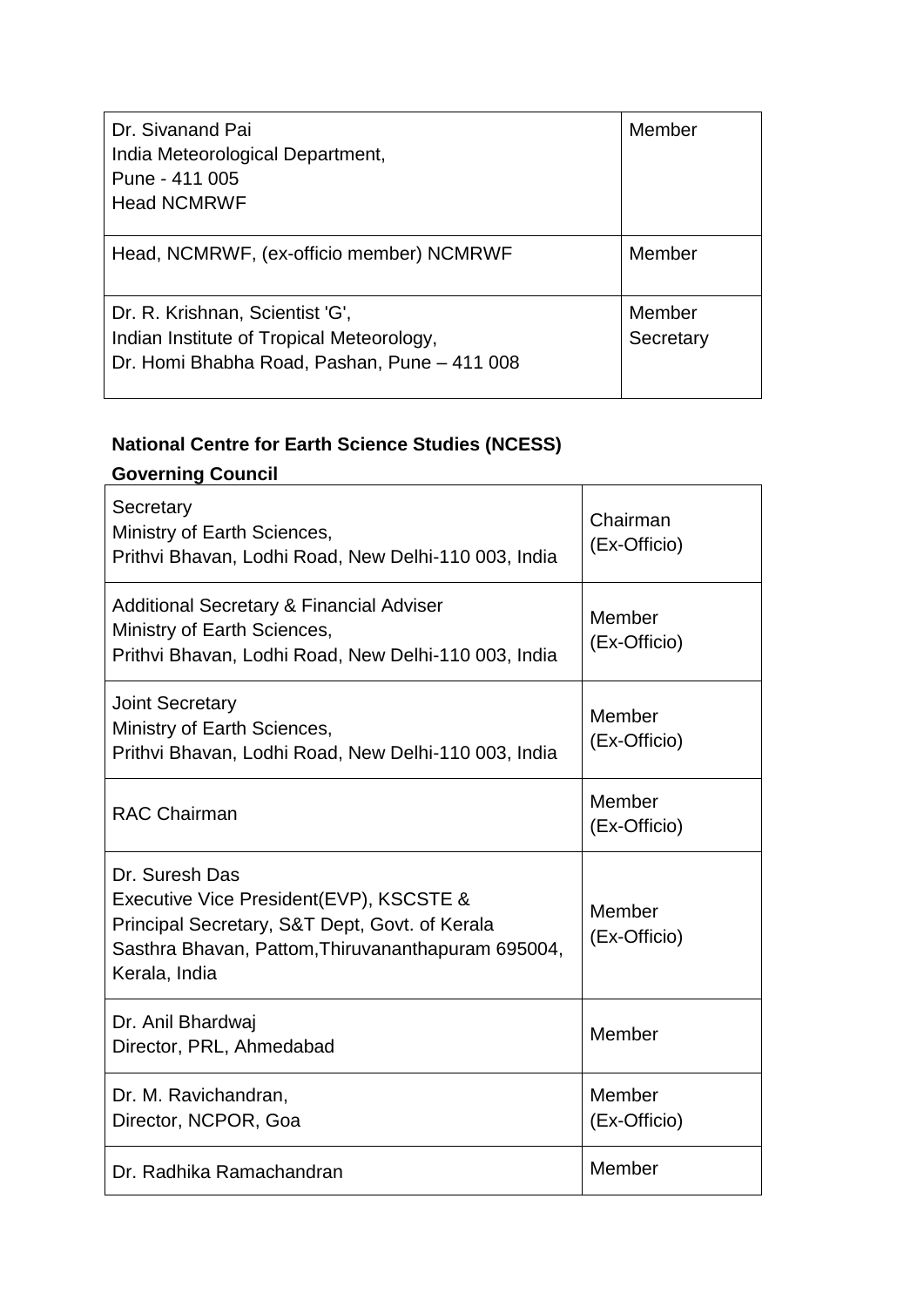| Director, Space Physics Laboratory,<br>ISRO, Thiruvananthapuram                                             |                                          |
|-------------------------------------------------------------------------------------------------------------|------------------------------------------|
| Director, NCS,<br>Ministry of Earth Sciences, Prithvi Bhavan, Lodhi Road,<br>New Delhi-110 003, India       | Member<br>(Ex-Officio)                   |
| Program Head (NCESS)<br>Ministry of Earth Sciences,<br>Prithvi Bhavan, Lodhi Road, New Delhi-110 003        | <b>Permanent Invitee</b><br>(Ex-Officio) |
| Niti Aayog Representative                                                                                   | Invitee                                  |
| Director<br>National Centre for Earth Science Studies (NCESS),<br>Akkulam, Thiruvanathapuram, Kerala-695011 | <b>Member Secretary</b>                  |

### **Research Advisory Council**

| Prof. S.K. Tandon<br>Professor Emeritus, University of Delhi                                                  | Chairman              |
|---------------------------------------------------------------------------------------------------------------|-----------------------|
| Prof. Abhijit Bhattacharya<br>Professor, Indian Institute of Technology Kharagpur                             | Member                |
| Dr. M. Ravi Kumar<br>Director General, Institute of Seismological Research,<br>Gandhinagar                    | Member                |
| Dr. A.S. Rajawat<br>Deputy Director, SAC, Ahmadabad                                                           | Member                |
| Dr. N. P. Kurian<br>Former Director, National Centre for Earth Science Studies<br>(NCESS), Thiruvananthapuram | Member                |
| <b>Prof. Muddu Sekhar</b><br>Professor, Indian Institute of Science, Bengaluru                                | Member                |
| <b>Prof. Randall Parrish</b><br>Professor, British Geological Survey, UK                                      | Member from<br>abroad |
| Dr. Ajaya Ravindran                                                                                           | Member from           |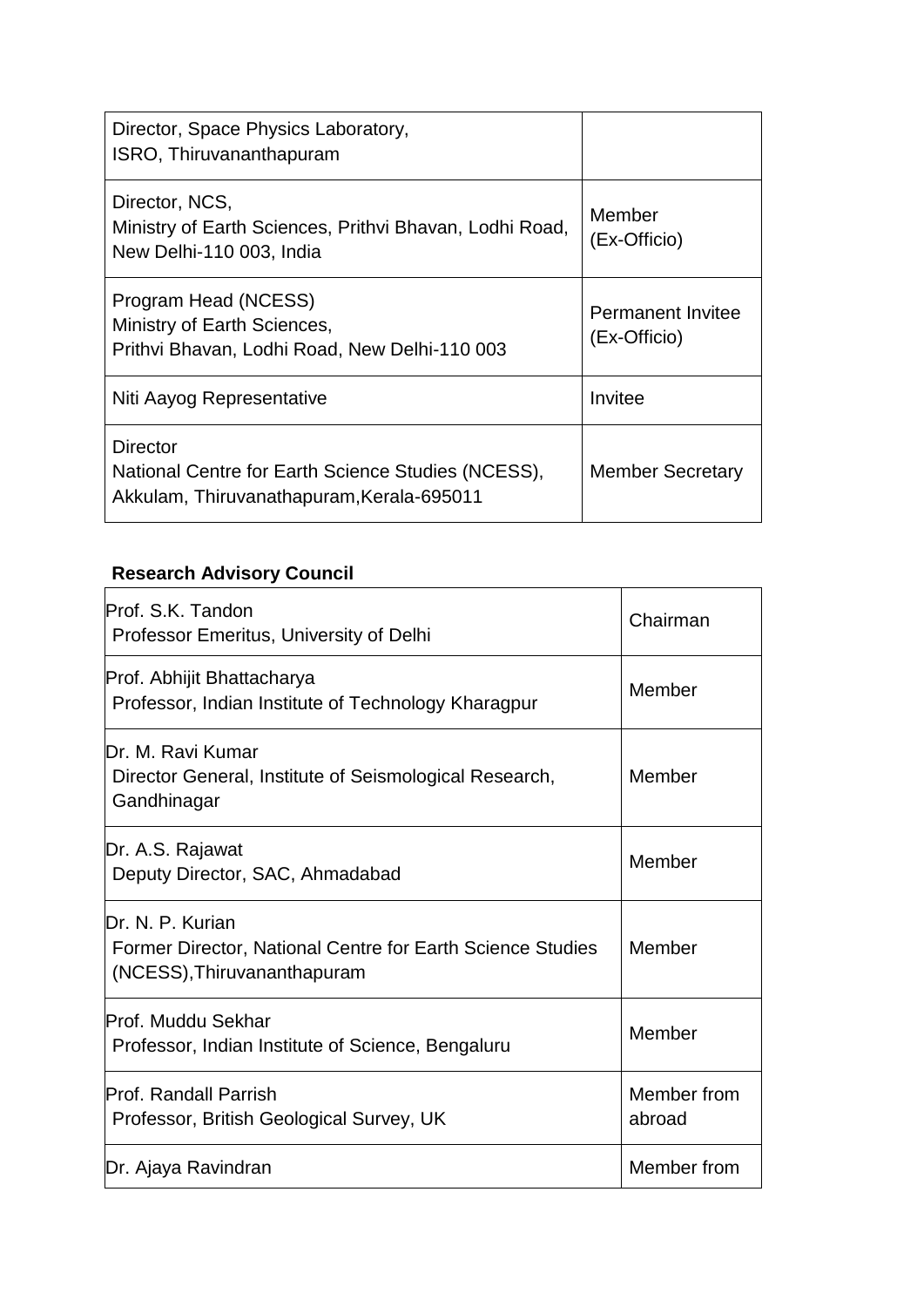| Senior Scientist. CPCM, NYU, Abu Dhabi                                                                     | abroad                |
|------------------------------------------------------------------------------------------------------------|-----------------------|
| <b>Director</b><br>National Centre for Earth Science Studies (NCESS),<br>Thiruvananthapuram                | Member-Ex-<br>Officio |
| Dr.D.S.SureshBabu<br>Scientist F, National Centre for Earth Science Studies<br>(NCESS), Thiruvananthapuram | Member<br>Secretary   |

### **Indian National Centre for Ocean Information Services (INCOIS)**

### **Governing Council**

| Secretary, Ministry of Earth Sciences, Government of India               | Chairman             |
|--------------------------------------------------------------------------|----------------------|
| Director, National Remote Sensing Centre                                 | Member               |
| Director General, Indian Meteorological Department                       | Member               |
| <b>Financial Advisor, Ministry of Earth Sciences</b>                     | Member               |
| Joint Secretary, Ministry of Earth Sciences                              | Member               |
| Director, National Centre for Antarctic and Ocean<br>Research (NCAOR)    | Member               |
| Dr. S.W.A. Naqvi, Director, National Institute of<br>Oceanography (NIO)  | Member               |
| Director, National Institute of Ocean Technology (NIOT)                  | Member               |
| Prof. G S Bhatt, IISC, Bangalore                                         | Member               |
| Dr. R. R. Rao, Former Scientist 'G', NPOL, Kochi                         | Member               |
| Principal Advisor (S&T), Planning Commission                             | Member               |
| Programme Officer, Ministry of Earth Sciences                            | Member               |
| Director, Indian National Centre for Ocean Information<br><b>Srvices</b> | Member-<br>Secretary |

### **Research Advisory Committee**

| Prof. G.S. Bhat, IISC | Chairman |
|-----------------------|----------|
|                       |          |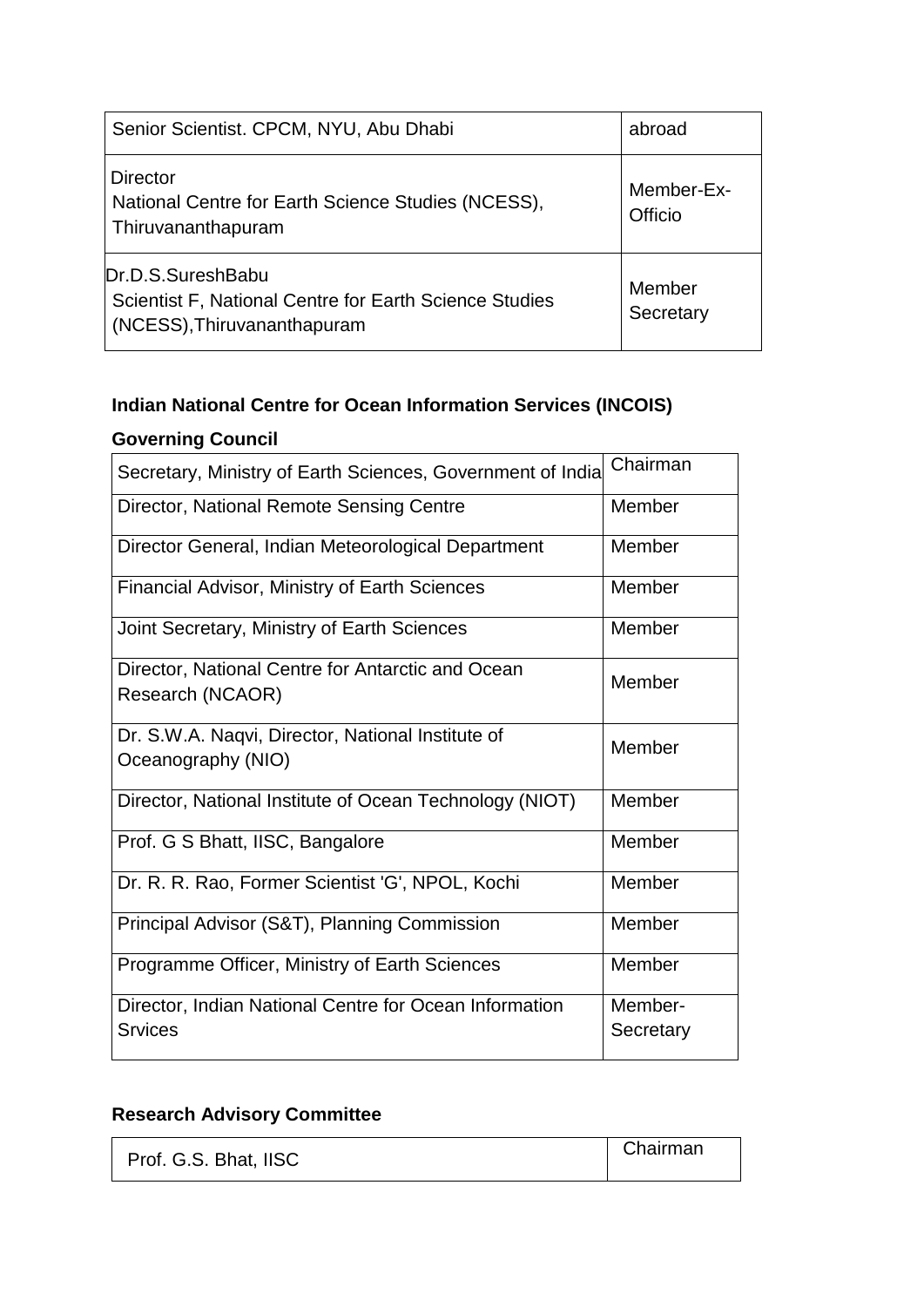| Member               |
|----------------------|
| Member               |
| Member               |
| Member               |
| Member               |
| Member-<br>Secretary |
|                      |

### **National Institute of Ocean Technology (NIOT)**

### **Governing Council**

| Dr. M. Rajeevan, Secretary to Govt. of India<br>Ministry of Earth Sciences (Ex-Officio) | Chairman             |
|-----------------------------------------------------------------------------------------|----------------------|
| Additional Secretary & Financial Adviser/<br>Ministry of Earth Sciences (Ex-Officio)    | Member               |
| Joint Secretary, Ministry of Earth Sciences (Ex-Officio)                                | Member               |
| Chairman, SAC-NIOT                                                                      | Member               |
| Director, INCOIS, Hyderabad (Ex-Officio)                                                | Member               |
| HOD, Ocean Engineering Department,<br>IIT-M, Chennai                                    | Member               |
| Director, NCCR, Chennai (Ex-Officio)                                                    | Member               |
| Programme Head (NIOT),<br>Ministry of Earth Sciences (Ex-Officio)                       | Permanent<br>Invitee |
| Shri. S. Anantha Narayanan, Former Director, NPOL                                       | Member               |
| Dr.B.N.Suresh, Former Director, ISRO                                                    | Member               |
| Dr.M.A.Atmanand,<br>Director, NIOT, Chennai                                             | Member<br>Secretary  |

Scient

ific & Advisory Committee for Coastal Research Vessels (CRV-STAC) Prof. M.Ravindran, former Director, NIOT